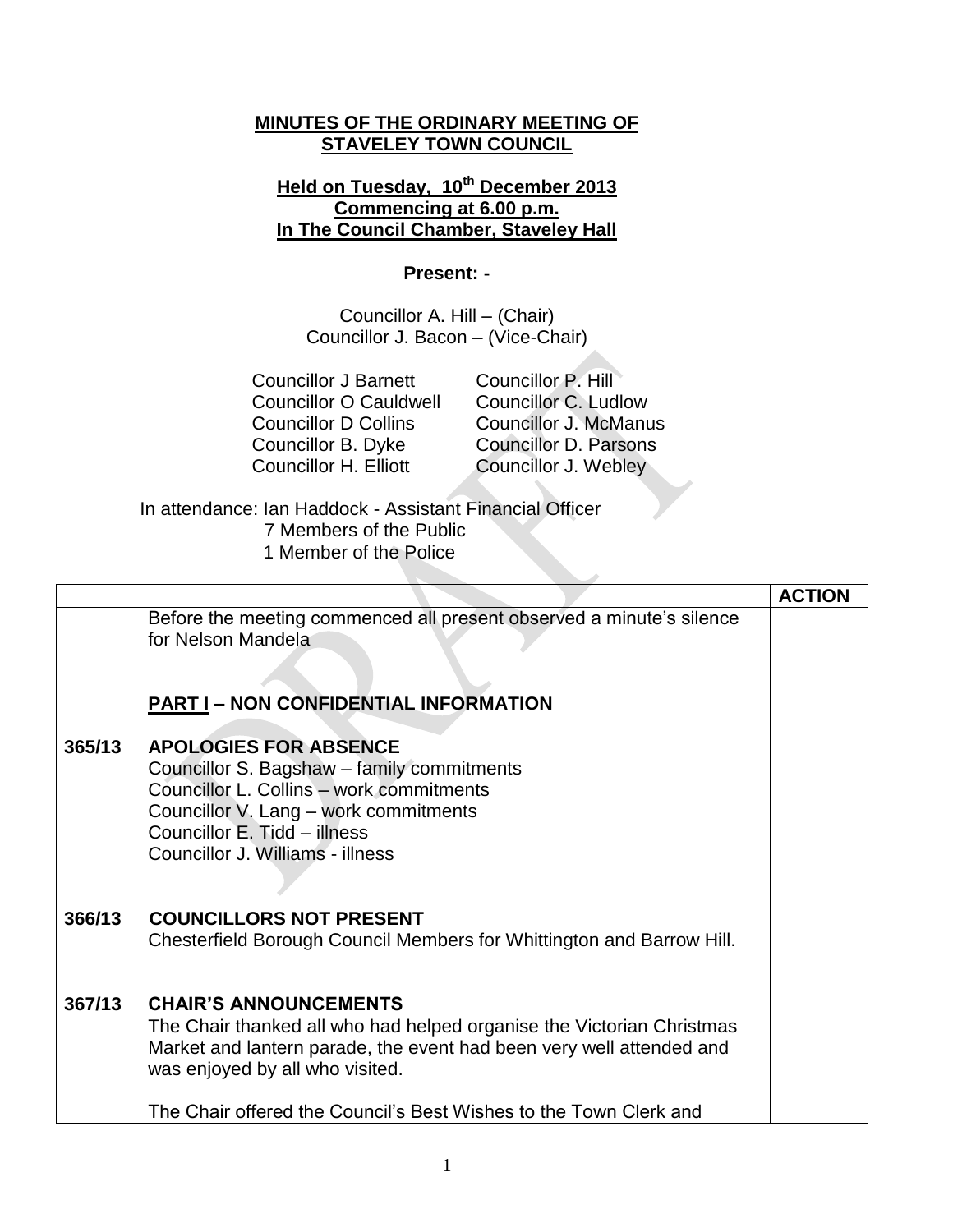|        | wished him a speedy recovery.                                                                                                                         |  |
|--------|-------------------------------------------------------------------------------------------------------------------------------------------------------|--|
| 368/13 | <b>VARIATION OF ORDER OF BUSINESS</b>                                                                                                                 |  |
|        | There was no variation of the order of business.                                                                                                      |  |
|        |                                                                                                                                                       |  |
| 36913  | TO DETERMINE WHICH ITEMS IF ANY FROM PART 1 OF THE                                                                                                    |  |
|        | AGENDA SHOULD BE TAKEN WITH THE PUBLIC EXCLUDED                                                                                                       |  |
|        | There were no proposals to exclude the public from any item in Part 1 of                                                                              |  |
|        | the Agenda.                                                                                                                                           |  |
|        |                                                                                                                                                       |  |
| 370/13 | <b>DECLARATION OF MEMBERS' INTERESTS</b>                                                                                                              |  |
|        | a) There were no Declaration of Members' Interests.                                                                                                   |  |
|        |                                                                                                                                                       |  |
|        | b) No requests for dispensations were received.                                                                                                       |  |
|        |                                                                                                                                                       |  |
| 371/13 | <b>PRESENTATIONS</b>                                                                                                                                  |  |
|        | Non of the prize winners were in attendance.                                                                                                          |  |
|        |                                                                                                                                                       |  |
|        |                                                                                                                                                       |  |
| 372/13 | <b>PUBLIC SPEAKING</b>                                                                                                                                |  |
|        | b) Community Safety (Police, Fire, Ambulance and Community Safety                                                                                     |  |
|        | Partnership)<br>Police Constable Martin Rothwell on behalf of Sergeant McInulty gave a                                                                |  |
|        | report on the latest crime statistics for the Staveley Area.                                                                                          |  |
|        |                                                                                                                                                       |  |
|        | The outlook was very positive with a 50% reduction on November 2012 in                                                                                |  |
|        | recorded crimes. During November there had been a total of 13 crimes                                                                                  |  |
|        | recorded in the Staveley area, including three involving violence and two<br>of non drug related shoplifting. There had been 12 recorded incidents of |  |
|        | anti social behaviour.                                                                                                                                |  |
|        |                                                                                                                                                       |  |
|        | Councillor Elliott thanked the police for resolving the problems around                                                                               |  |
|        | Inkersall Surgery. Councillor McManus expressed concern that people                                                                                   |  |
|        | who had resorted to stealing as a result of losing benefits were not                                                                                  |  |
|        | criminalised. The police assured him this was not the case, and they                                                                                  |  |
|        | endeavoured to work with statutory agencies in such cases.                                                                                            |  |
|        | a). Public Sessions                                                                                                                                   |  |
|        | Marion Gerrard asked if the capital sum which had been earmarked for                                                                                  |  |
|        | Friends of King George's Park was available. Ian Haddock would look                                                                                   |  |
|        | into the matter.                                                                                                                                      |  |
|        |                                                                                                                                                       |  |
|        | John Morehen reported that a tree had now been planted in the peace                                                                                   |  |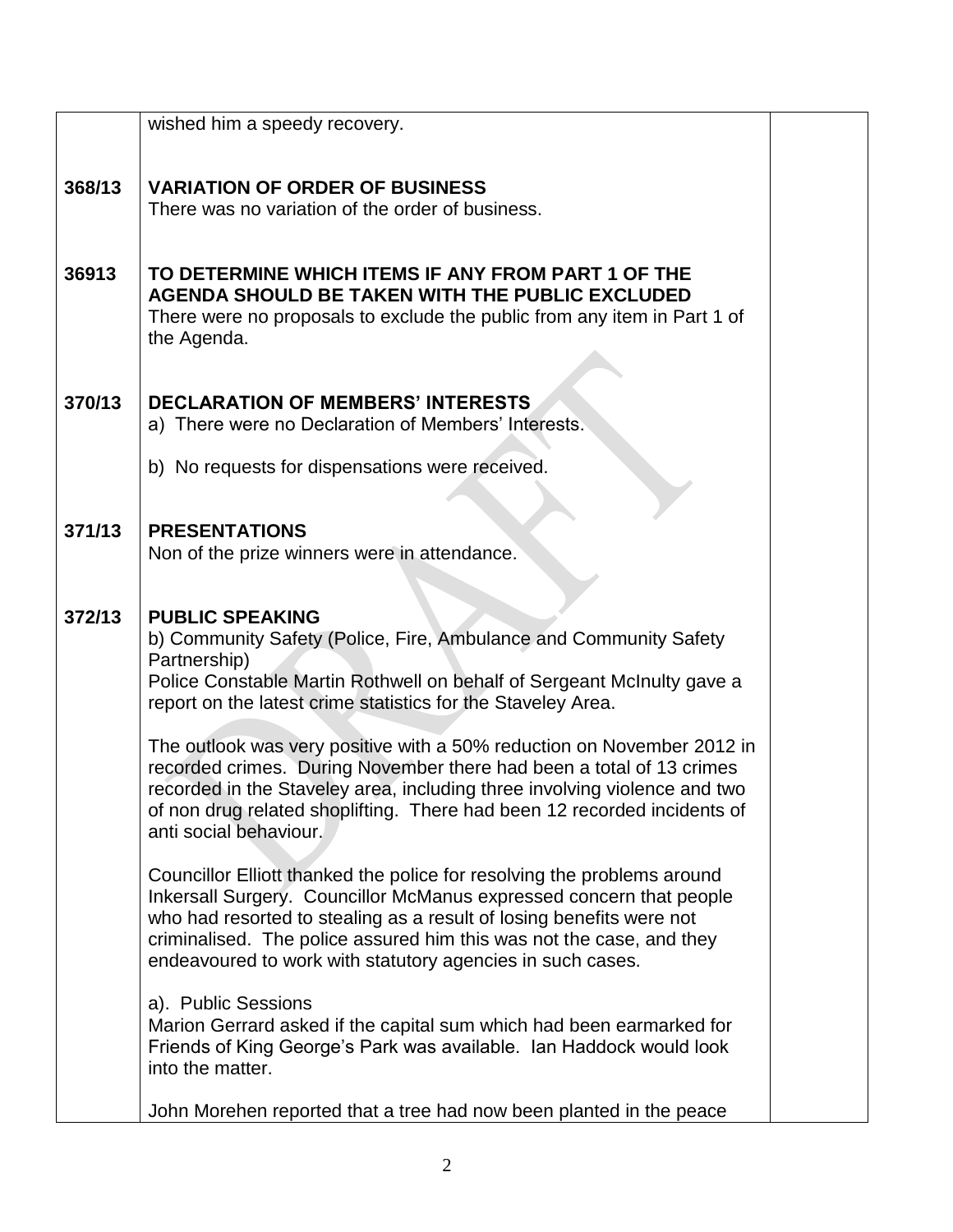|        | garden as a memorial to the late Peter Stearn.                                                                                                                                                                                                                                                                                                                           |  |
|--------|--------------------------------------------------------------------------------------------------------------------------------------------------------------------------------------------------------------------------------------------------------------------------------------------------------------------------------------------------------------------------|--|
|        | He also reported that Staveley Seniors had held a Christmas lunch at<br>Ringwood Hall and finally enquired as to the whereabouts of the Pools<br>Brook Country Park Christmas light. Ian Haddock reported that it was<br>defective and the specified lamp post had not been tested. He would<br>contact the contractors and see if it could be repaired, and write back. |  |
| 373/13 | <b>CONFIRMATION OF MINUTES OF THE ORDINARY MEETING OF</b><br>STAVELEY TOWN COUNCIL HELD ON TUESDAY 8TH OCTOBER 2013<br>It was RESOLVED that the Minutes of the Ordinary Meeting of Staveley<br>Town Council held on Tuesday 8 <sup>th</sup> October 2013 be approved as a true<br>record.                                                                                |  |
| 374/13 | MATTERS ARISING FROM THE MINUTES OF THE ORDINARY<br>MEETING OF STAVELEY TOWN COUNCIL HELD ON TUESDAY 8th<br><b>OCTOBER 2013</b><br>The Minutes should read Councillor B. Dyke and not D. Dyke.                                                                                                                                                                           |  |
|        | Councillor D. Stone did not in fact attend the meeting.                                                                                                                                                                                                                                                                                                                  |  |
|        | 299/13(d) Councillor Parsons passed on the thanks of Duckmanton<br>Community Football Club and Duckmanton Miners Welfare for the award<br>of the Section 137 grants.                                                                                                                                                                                                     |  |
| 375/13 | <b>CONFIRMATION OF THE MINUTES OF THE EXTRA-ORDINARY</b><br><b>MEETING OF STAVELEY TOWN COUNCIL HELD ON WEDNESDAY</b><br>20 <sup>TH</sup> NOVEMBER 2013<br>It was RESOLVED that the Minutes of the Extra Ordinary meeting of<br>Staveley Town Council held on Wednesday 20 <sup>th</sup> November be approved<br>as a true record.                                       |  |
| 376/13 | <b>MATTERS ARISING FROM THE MINUTES OF THE EXTRA-ORDINARY</b><br><b>MEETING OF STAVELEY TOWN COUNCIL HELD ON WEDNESDAY</b><br>20TH NOVEMBER 2013.<br>There were no matters arising.                                                                                                                                                                                      |  |
| 377/13 | TO CONSIDER AND, IF THOUGHT FIT APPROVE THE MINUTES OF<br>THE SECTION 137 COMMITTEE OF STAVELEY TOWN COUNCIL<br>HELD ON WEDNESDAY 2 <sup>ND</sup> OCTOBER 2013.<br>It was RESOLVED that the Minutes of the Section 137 Committee of                                                                                                                                      |  |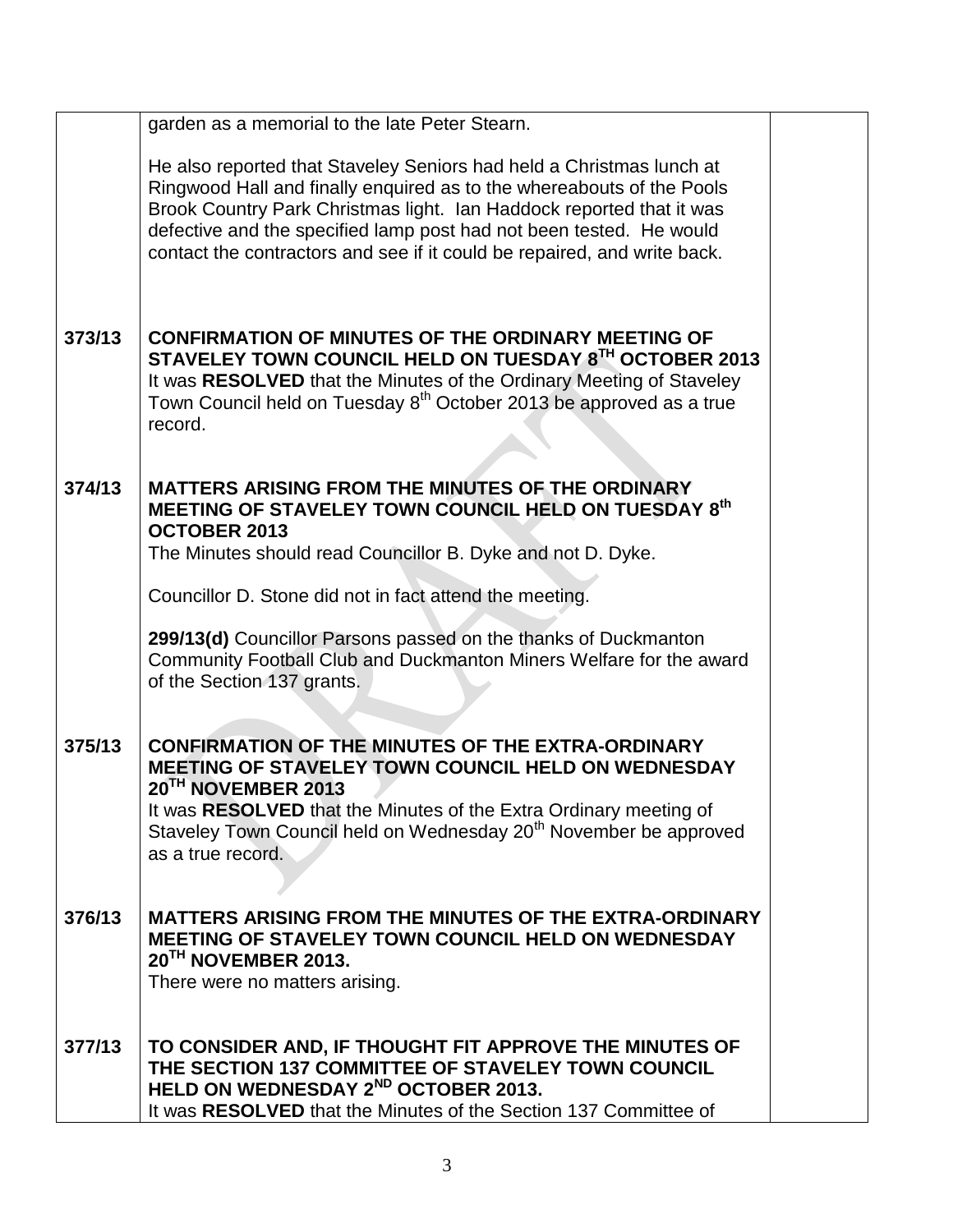|        | Staveley Town Council held on Wednesday 2 <sup>nd</sup> October 2013 be<br>approved as a true record.                                                                                                                                                                                                                                |  |
|--------|--------------------------------------------------------------------------------------------------------------------------------------------------------------------------------------------------------------------------------------------------------------------------------------------------------------------------------------|--|
| 378/13 | <b>MATTERS ARISING FROM THE MINUTES OF THE SECTION 137</b><br><b>COMMITTEE OF STAVELEY TOWN COUNCIL HELD ON</b><br><b>WEDNESDAY 2<sup>ND</sup> OCTOBER 2013.</b><br>There were no matters arising.                                                                                                                                   |  |
| 379/13 | TO CONSIDER RECOMMENDATIONS OF THE LEISURE AND<br><b>COMMUNITY COMMITTEE OF STAVELEY TOWN COUNCIL HELD ON</b><br><b>WEDNESDAY 24th OCTOBER 2013</b><br>It was RESOLVED that these be approved.                                                                                                                                       |  |
| 380/13 | TO CONSIDER MATTERS ARISING FROM THE MINUTES OF THE<br>LEISURE AND COMMUNITY COMMITTEE OF STAVELEY TOWN<br><b>COUNCIL HELD ON WEDNESDAY 24th OCTOBER 2013</b><br>318/13 Councillor Dyke reported that the poppy appeal this year had<br>broken last year's record and had raised over £15,000 to date.                               |  |
| 381/13 | TO CONSIDER RECOMMENDATIONS OF THE POLICY, FINANCE<br>AND PUBLICITY COMMITTEE OF STAVELEY TOWN COUNCIL HELD<br>ON WEDNESDAY 24th OCTOBER 2013<br>It was RESOLVED that these be approved.                                                                                                                                             |  |
| 382/13 | MATTERS ARISING FROM THE MINUTES OF THE POLICY, FINANCE<br>AND PUBLICITY COMMITTEE OF STAVELEY TOWN COUNCIL HELD<br>ON WEDNESDAY 24TH OCTOBER 2013<br>There were no matters arising from the Minutes of the Policy, Finance and<br>Publicity Committee of Staveley Town Council held on Wednesday 24 <sup>th</sup><br>October, 2013. |  |
| 383/13 | TO CONSIDER THE RESOLUTIONS OF THE PLANNING AND<br><b>ENVIRONMENTAL COMMITTEE OF STAVELEY TOWN COUNCIL</b><br>HELD ON WEDNESDAY 23rd OCTOBER 2013<br>The Meeting of the Planning and Environmental Committee held on<br>Wednesday 23 <sup>rd</sup> October had been cancelled.                                                       |  |
| 384/13 | MINUTES OF THE HEART OF STAVELEY PROJECT BOARD HELD<br>ON TUESDAY 24th OCTOBER 2013<br>The Minutes of the Heart of Staveley Project Board held on the 24 <sup>th</sup>                                                                                                                                                               |  |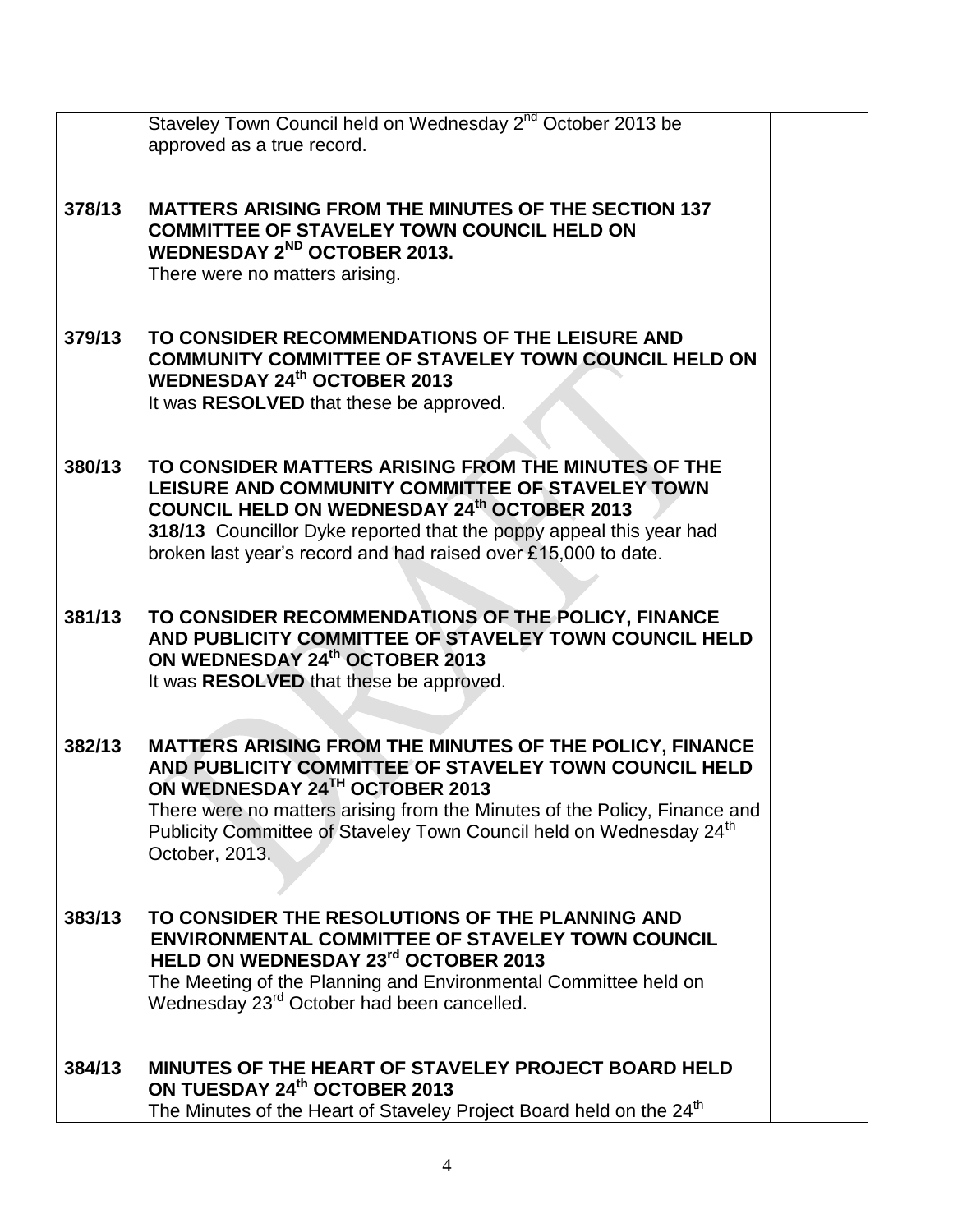|        | October were RECEIVED.                                                                                                                                                                                                                                                                                                                                                                 |  |
|--------|----------------------------------------------------------------------------------------------------------------------------------------------------------------------------------------------------------------------------------------------------------------------------------------------------------------------------------------------------------------------------------------|--|
| 385/13 | <b>MINUTES OF THE HEART OF STAVELEY PROJECT BOARD HELD</b><br>ON TUESDAY 26TH NOVEMBER 2013<br>The Minutes of the Heart of Staveley Project Board held on 26 <sup>th</sup><br>November were RECEIVED.                                                                                                                                                                                  |  |
| 386/13 | <b>26 HIGH STREET STAVELEY</b><br>A Condition Survey of the premises by Derbyshire Surveyors was<br>presented to the meeting. Members considered the conclusions and it<br>was<br><b>RESOLVED</b> – That a copy be sent to the Letting Agents asking for their<br>comments and recommendations before proceeding any further with the<br>Lease.                                        |  |
| 387/13 | <b>ACCOUNTS</b><br>The schedule of accounts paid since the last meeting<br>(a)<br>was<br><b>RECEIVED.</b>                                                                                                                                                                                                                                                                              |  |
|        | (b) Statement of Income and Expenditure<br>Following the adoption of the revised Standing Orders under Standing<br>Order 19(b) the statements of income and expenditure are to be provided<br>on a quarterly basis only.                                                                                                                                                               |  |
|        | Section 137 - Appeals for Financial Assistance.<br>(c)<br>There had been a meeting of the Section 137 Committee on Wednesday<br>4 <sup>th</sup> December for which the minutes could not be included in the Agenda.<br>To avoid unnecessary delay in paying the grants (if applicable) the Chair<br>asked the Chair of the Committee Councillor D. Parsons to give a verbal<br>report. |  |
|        | Councillor Parsons stated that the Committee had approved the Grants to<br>Derbyshire Police (MySpace) and Friends of St. Andrews, but the<br>Staveley Armed Forces and Veterans application could not be approved<br>as they had already received a grant in this financial year.                                                                                                     |  |
|        | It was RESOLVED that the Grants to Derbyshire Police and Friends of St.<br>Andrews be made.                                                                                                                                                                                                                                                                                            |  |
|        | Other financial matters.<br>(d)<br>It was RESOLVED that original bank statements be made available to<br>subsequent Full Council meetings and copies sent to Councillors.                                                                                                                                                                                                              |  |
|        | It was RESOLVED that a monthly wages and overtime report be                                                                                                                                                                                                                                                                                                                            |  |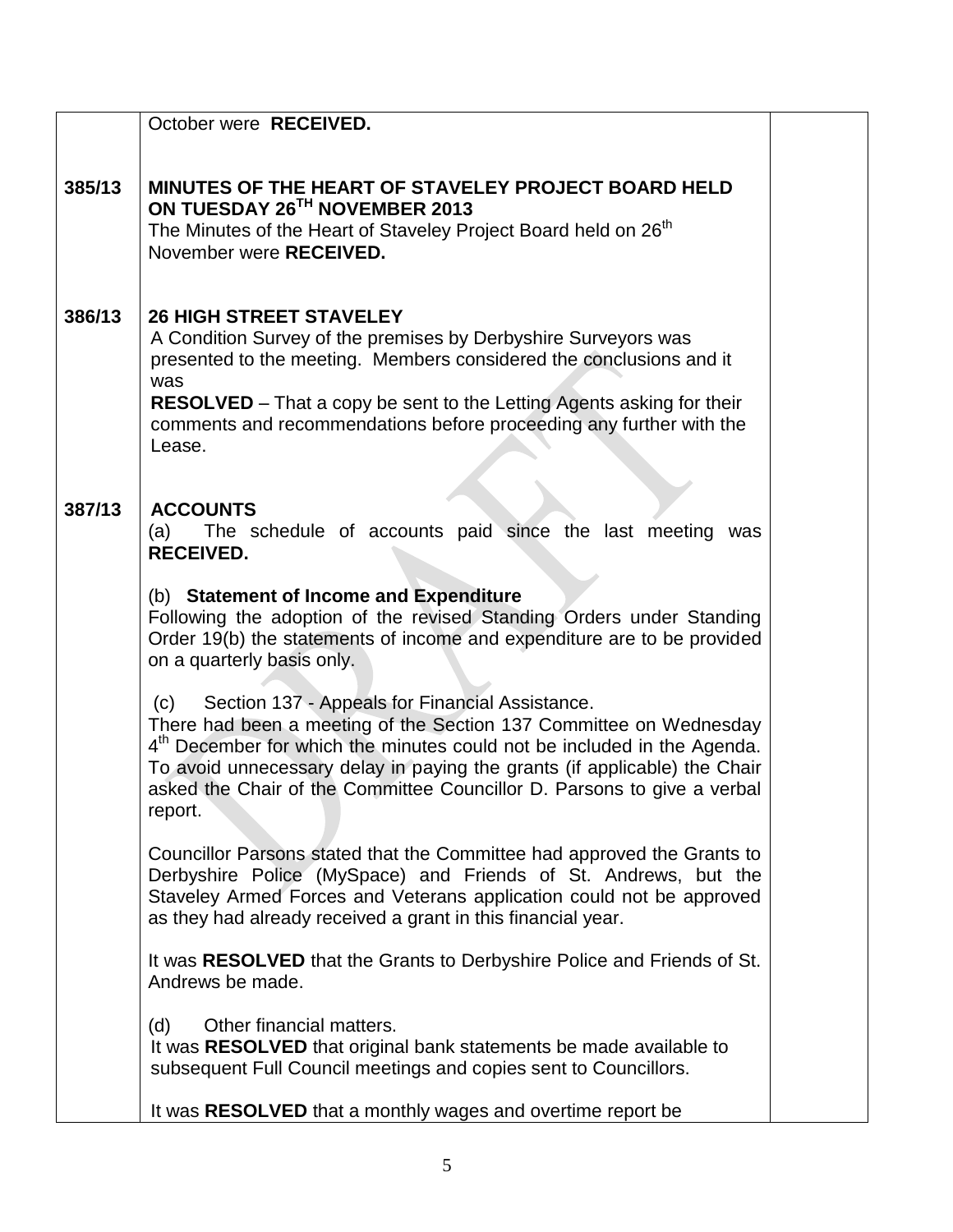|        | presented to subsequent Full Council Meetings and copies sent to<br>Councillors.                                                                                                                                                                                                                         |  |
|--------|----------------------------------------------------------------------------------------------------------------------------------------------------------------------------------------------------------------------------------------------------------------------------------------------------------|--|
|        |                                                                                                                                                                                                                                                                                                          |  |
| 388/13 | <b>WARD REPORTS BY COUNCILLORS</b><br>a) By Councillors<br>Councillor Dyke asked that the Post Office be contacted to explain the<br>continued closure of Staveley Post Office. This was now causing<br>considerable difficulty for local residents.                                                     |  |
|        | b) Rectory Road Surgery<br>It was RESOLVED To write to the Care Quality Commission about the<br>way the surgery was being run and the difficulty patients were having in<br>obtaining appointments.                                                                                                      |  |
| 389/13 | <b>ALLOTMENTS</b><br>Ian Haddock updated the meeting on the application to convert land in<br>Duckmanton into an allotment site.                                                                                                                                                                         |  |
| 390/13 | <b>ITEMS FOR ACTION</b><br>The Derbyshire Fire and Rescue Service response to the Council's<br>comments on the "Fit to Respond" consultation was presented to the<br>meeting.                                                                                                                            |  |
|        | Members discussed the document and expressed the Council's support<br>for the Fire Brigade's Union Campaign to keep Staveley Fire Station open.                                                                                                                                                          |  |
|        | It was RESOLVED to offer the Fire Brigade's Union free use of a market<br>stall should they require one for the campaign and to write to the<br>Derbyshire Fire and Rescue Service expressing the Council's concern<br>about the closure of the Fire Station and its associated community<br>facilities. |  |
| 391/13 | <b>CHESTERFIELD BOROUGH COUNCIL</b><br>Councillor Ludlow informed the meeting of the scale of the impending<br>budget cuts facing the Borough Council over the coming years.                                                                                                                             |  |
| 392/13 | <b>SEALING OF DOCUMENTS</b>                                                                                                                                                                                                                                                                              |  |
|        | That the Common Seal of the Council be affixed to<br>a) RESOLVED –<br>any documents or agreements necessary to carry into<br>effect any resolution or decisions passed by or confirmed                                                                                                                   |  |